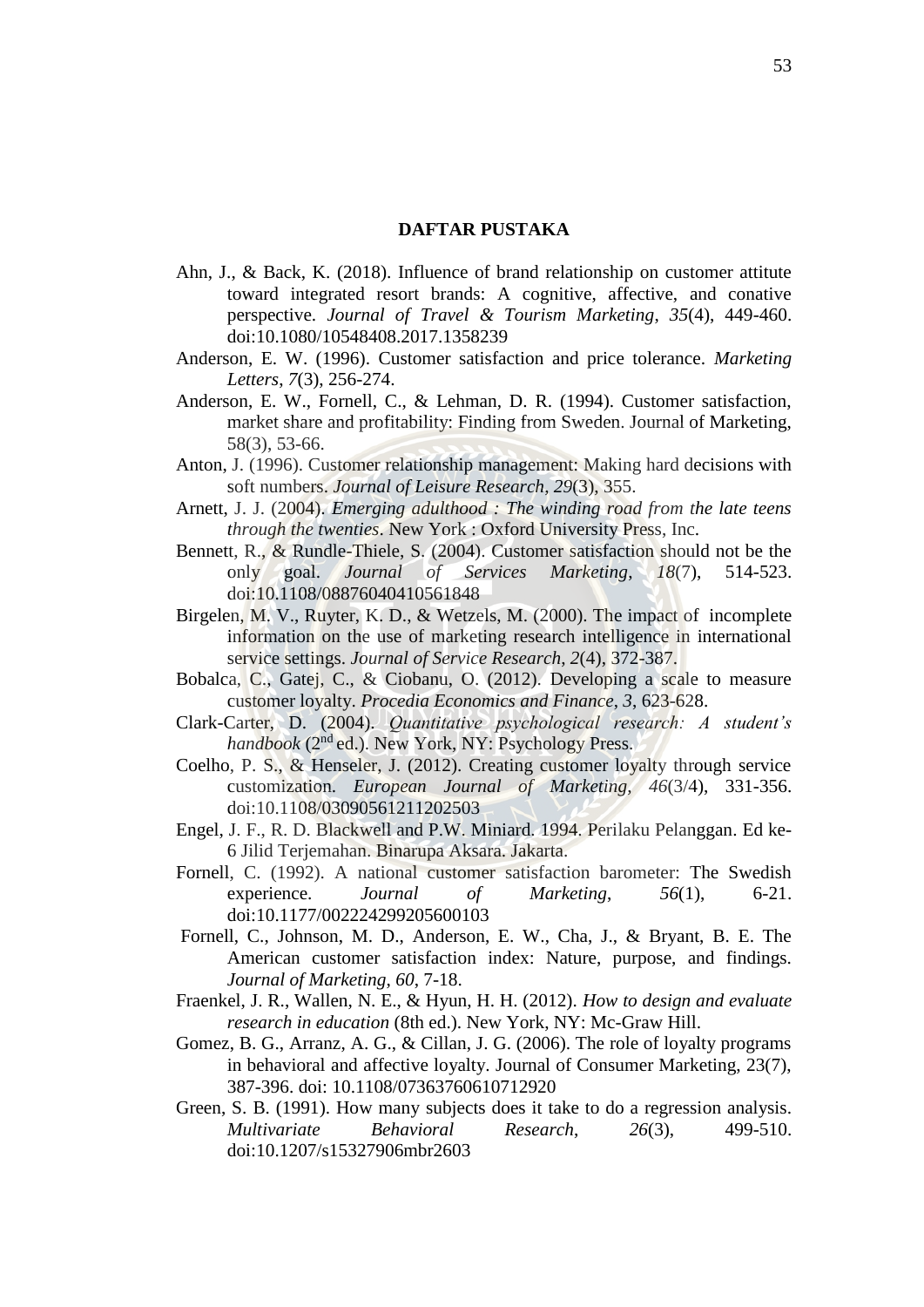- Han, H., & Hyun, S. S. (2012). An extemsion of the four-stage loyalty model: The critical role of positive switching barriers. *Journal of Travel & Tourism Marketing*, *29*(1), 40-56. doi:10.1080/10548408.2012.638559
- Harjati, L. (2003). Tidak cukup hanya kepuasan pelanggan-diperlukan nilai pelanggan untuk survival. *Jurnal Ekonomi Perusahaan*, *10*(1),
- Hidayat, A. (2018, March 9). Persaingan ketat teh dalam kemasan. Kontan. Retrieved from https://industri.kontan.co.id/news/persaingan-ketat-tehdalam-kemasan, 11 November 2020.
- Hoyer, W. D., & MacInnis, D. J. (2001). *Consumer behavior* (2nd ed.). Boston: Houghton Mifflin Company.
- Husna, A. M. (2018, September 16). Sejarah thai tea yang jarang diketahui hingga beragam manfaatnya bagi kesehatan. *Tribunnews*. Diunduh dari [https://aceh.tribunnews.com/2018/09/16/sejarah-thai-tea-yang-jarang](https://aceh.tribunnews.com/2018/09/16/sejarah-thai-tea-yang-jarang-diketahui-hingga-beragam-manfaatnya-bagi-kesehatan)[diketahui-hingga-beragam-manfaatnya-bagi-kesehatan,](https://aceh.tribunnews.com/2018/09/16/sejarah-thai-tea-yang-jarang-diketahui-hingga-beragam-manfaatnya-bagi-kesehatan) tanggal 12 Januari 2021.
- Janis, I. L., & King, B. T. (1954). The influence of role playing on opinion change. *The Journal of Abnormal and Social Psychology*, *49*(2), 211-218. doi:10.1037/h0056957
- Kang, J., Tang, L., Lee, J. Y. (2015). Self-congruity and fuctional congruity in brand loyalty. *Journal of Hospitality & Tourism Research*, *39*(1), 101-131. 10.1177/1096348012471377
- Kotler, P. (2005). *Manajemen pemasaran* (11th ed.). Jakarta: PT Indeks.
- Lam, S. Y., Shankar, V., Erramilli, M. K., & Murthy, B. (2004). Customer value, satisfaction, loyalty, and switching costs: An illustration from a business-to business service context. *Journal of the Academy of Marketing Science*, *32*(2), 293-311. doi:10.1177f0092070304263330
- Liang, C. C., & Dang, H. T. (2015). Factor influencing office workers' purchase intention though social media: An empirical study. *International Journal of Customer Relationship Marketing and Management*, *6*(1), 1-16.
- Lovelock, C., & John, W. (2011). *Pemasaran jasa perspektif* (7<sup>th</sup> ed.). Jakarta : Erlangga.
- Ma'ruf, H. (2005). *Pemasaran ritel*, Jakarta: PT. Gramedia Pustaka Utama.
- Mardalis, A. (2005). *Meraih loyalitas pelanggan* . Jakarta : Balai Pustaka.
- Martisiute, S., Vilutyte, G., & Grundey, D. (2010). Product or brand? how interrelationship between customer satisfaction and customer loyalty work. *European Journal of Interdisciplinary Studies*, *2*(1), 5-15.
- Minh, N. G., & Huu, N. H. (2016). The relationship between service quality, customer satisfaction and customer loyalty: An investigation in Vietnamese retail banking sector. *Journal of Competitiveness*, *8*(2), 103-116. doi: 10.7441/joc.2016.02.08
- Mitchell, V. W., & Walsh, G. (2004). Gender differences in German consumer decision-making styles. *Journal of Consumer Behaviour*, *3*(4), 331-346.
- Mowen C, John dan Michael Minor. (2002). *Perilaku pelanggan*, *Jilid* 2. Jakarta: Erlangga.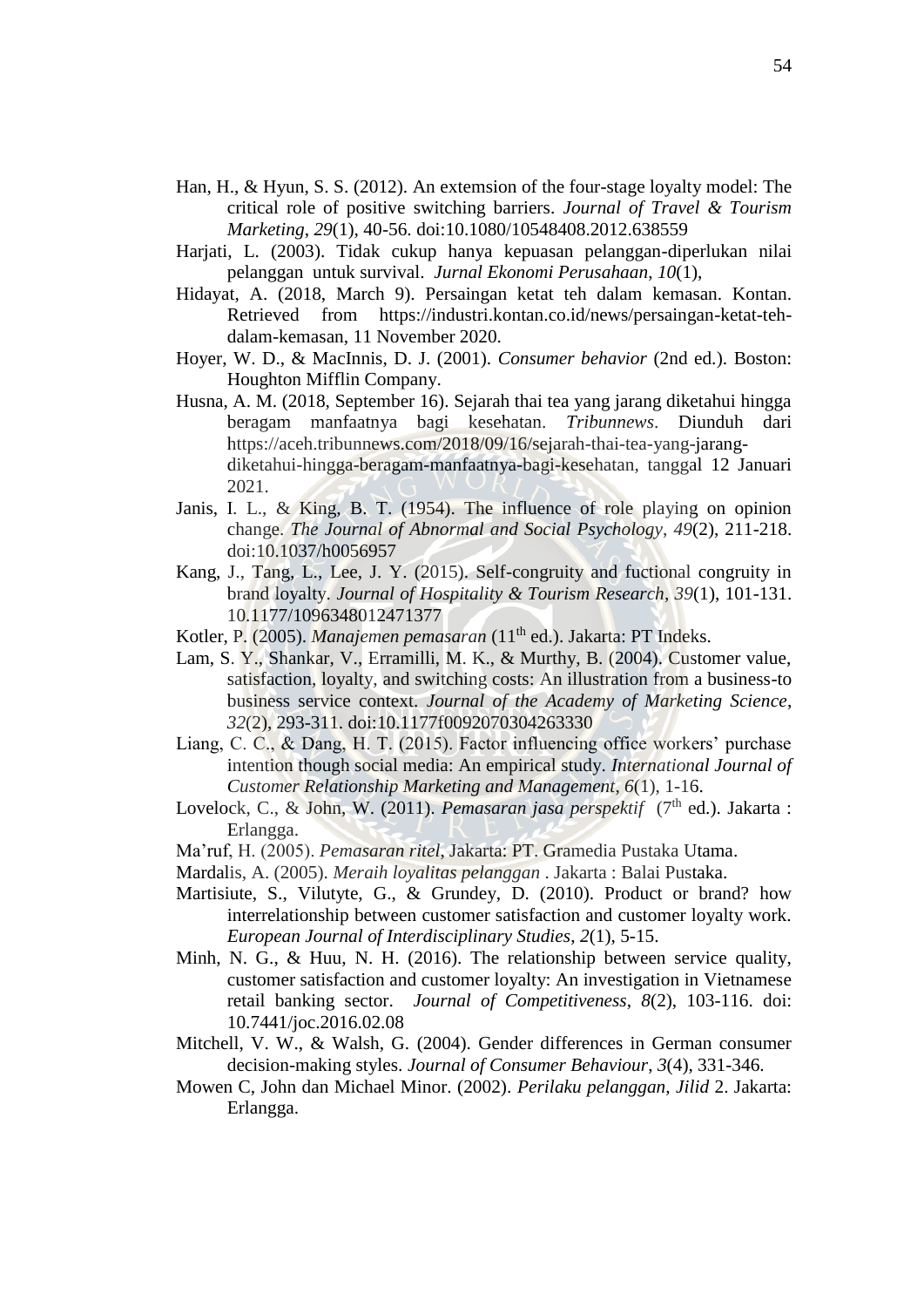- Naser, K., Jamal A., & Khatib K, (1999), Islamic banking: a study of customer satisfaction and perferences in Jordan. *International Journal of Banking Marketing*, *17*(3), 135-150.
- Nuryadi, R. (2001). *Analisis variabel-variabel yang berpengaruh terhadap kesetiaan pelanggan*, Tesis, Tidak Dipublikasikan, Program Magister Manajemen Universitas Diponegoro, Semarang.
- Oliver, R. L. (1980). A cognitive model of the antecedents and consequences of satisfaction decisions. *Journal of Marketing Research*, *17*, 460-469.
- Omar, O., & Samong, S. (2007). Customer satisfaction and loyalty to British supermarkets. *Journal of Food Products Marketing*, *13*(2), 19-32. doi:10.1300/j038v13n02\_02
- Parasuraman, A., Valarie A. Zeithaml, & Leonard L. B. (1988). SERVQUAL: A multiple-item scale for measuring consumer perceptions of service quality. *Journal of Retailing*, *64*(1), 12-40.
- Pedersen, P. E., & Nysveen, H. (2001). Shopbot banking: An exploratory study of customer loyal effects. *International Journal of Banking Marketing*, *19*(4), 146-155. doi:10.1108/02652320110392518
- Ping, R. A. (1993). The effects of satisfaction and structural constraints on retailer existing, voice, loyalty, opportunism, and neglect. *Journal of retailing*, *69*(3), 320-352.
- Radder, L., & Han, X. (2013). Perceived quality, visitor satisfaction and conative loyalty in South African herigate museums. *International Business & Economics Research Journal*, *12*(10), 1261-1272.
- Rasyid, H. A. (2017). Pengaruh kualitas layanan dan pemanfaatan teknologi terhadap kepuasan dan loyalitas pelanggan Go-Jek. *Jurnal Ecodemica*, *1*(2), 210-223.
- Rialti, R., Zollo, L., Pellegrini, M. M., Ciappei, C. (2017). Exploring the antecedents of brand loyalty and brand communities: Do gender differences matter?. *Journal of Global Marketing*, *30*(3), 147-160. doi: 10.1080/08911762.2017.1306899
- Rust, R. T., & Zahorik, A. J. (1993). Customer satisfaction, customer retention, and market share. *Journal of retailing*, *69*, 193-215.
- Rust, R. T., Zahorik, A. J., & Keiningham, T. L. (1995). Return on quality (ROQ): Making service quality financially accountable. *Journal of Marketing*, *59*(2), 58-70.
- Sahin A.,Zehir C.,Kitapci H. (2011), The effects of brand experience, trust, and satisfaction on building Brand loyalty; An empirical research on global mereks. *Journal of Marketing*,, *24*, 1288-1301.
- Severt, K., Shin, Y. H., Chen, H. S., & DiPietro, R. B. (2020). Measuring the relationships between corporate social responsibility, perceved quality, price fairness, satisfaction, and conative loyalty in the context of local food restaurants. *International Journal of Hospitality & Tourism Administration*, 1-23. doi:10.1080/15256480.2020.1842836
- Sivadas, E., & Baker-Prewitt, J. L. (2000). An examination of the relationship between service quality, ccustomer satisfaction, and store loyalty. *International Journal of Retail & Distribution Management*, *28*(2), 73-82.